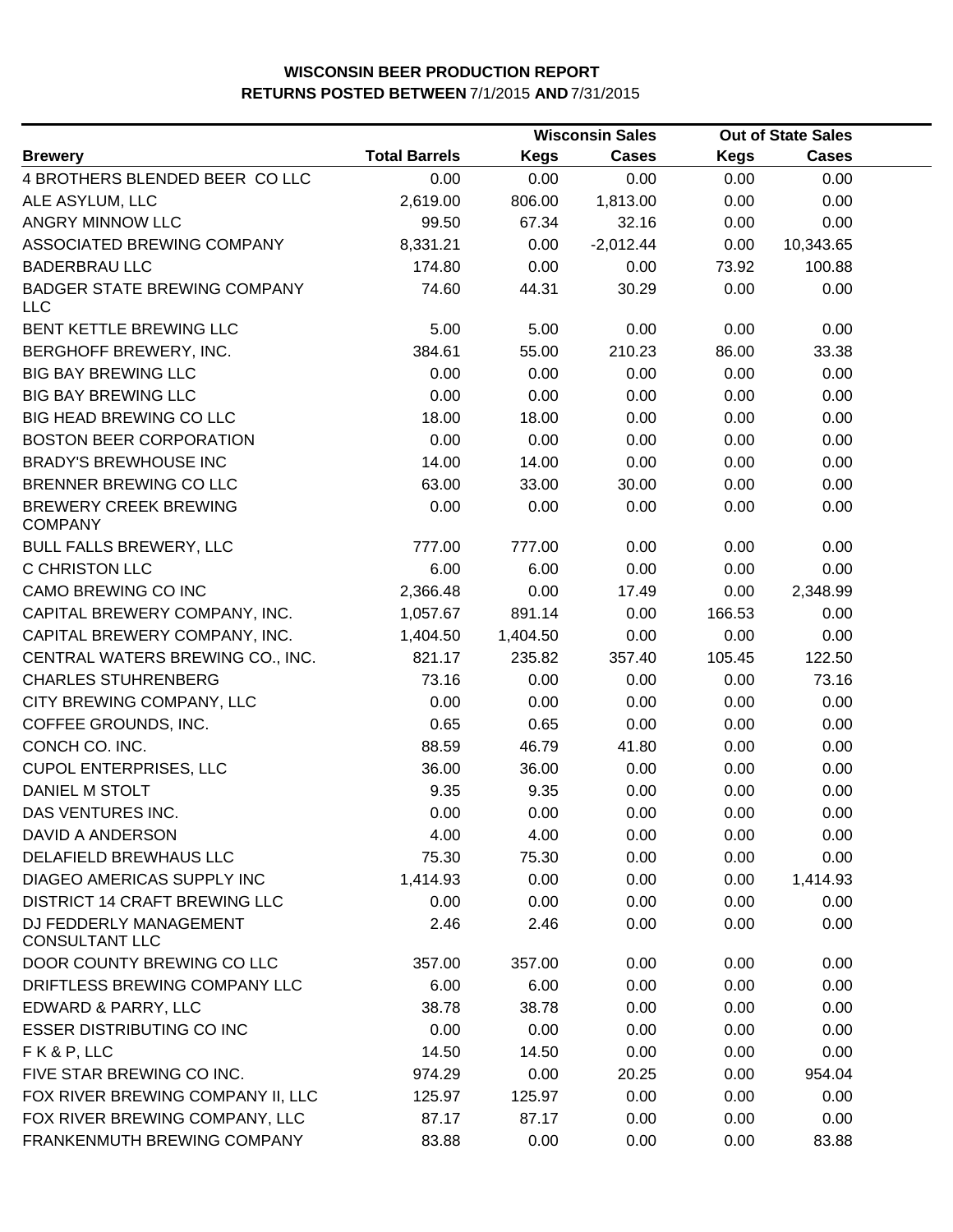|                                                         |                      |             | <b>Wisconsin Sales</b> |             | <b>Out of State Sales</b> |  |
|---------------------------------------------------------|----------------------|-------------|------------------------|-------------|---------------------------|--|
| <b>Brewery</b>                                          | <b>Total Barrels</b> | <b>Kegs</b> | <b>Cases</b>           | <b>Kegs</b> | <b>Cases</b>              |  |
| <b>FRESAR INC</b>                                       | 3.71                 | 3.71        | 0.00                   | 0.00        | 0.00                      |  |
| <b>FULTON LLC</b>                                       | 56.06                | 16.00       | 40.06                  | 0.00        | 0.00                      |  |
| GD <sub>2</sub> LLC                                     | 100.26               | 100.26      | 0.00                   | 0.00        | 0.00                      |  |
| GD3 LLC                                                 | 297.86               | 297.86      | 0.00                   | 0.00        | 0.00                      |  |
| GD4, LLC                                                | 91.80                | 91.80       | 0.00                   | 0.00        | 0.00                      |  |
| <b>GEORGE BREGAR</b>                                    | 0.00                 | 0.00        | 0.00                   | 0.00        | 0.00                      |  |
| GJS SALES, INC.                                         | 25.75                | 25.75       | 0.00                   | 0.00        | 0.00                      |  |
| GJS SALES, INC.                                         | 404.64               | 0.00        | 404.64                 | 0.00        | 0.00                      |  |
| <b>GRANITE CITY RESTAURANT</b><br><b>OPERATIONS INC</b> | 33.00                | 33.00       | 0.00                   | 0.00        | 0.00                      |  |
| <b>GRANT PAULY</b>                                      | 292.02               | 128.52      | 103.76                 | 37.06       | 22.68                     |  |
| <b>GRAY BREWING CO.</b>                                 | 212.27               | 107.00      | 88.55                  | 4.17        | 12.55                     |  |
| <b>GREEN BAY BREWING COMPANY</b>                        | 273.48               | 107.11      | 110.16                 | 29.99       | 26.22                     |  |
| <b>GREENVIEW BREWING LLC</b>                            | 3.06                 | 1.08        | 1.98                   | 0.00        | 0.00                      |  |
| <b>GREGORY A HARRIS</b>                                 | 0.00                 | 0.00        | 0.00                   | 0.00        | 0.00                      |  |
| <b>GUY R LILJA</b>                                      | 0.00                 | 0.00        | 0.00                   | 0.00        | 0.00                      |  |
| HOP HAUS BREWING COMPANY LLC                            | 10.00                | 10.00       | 0.00                   | 0.00        | 0.00                      |  |
| HORNELL BREWING CO INC                                  | 7,032.04             | 0.00        | 14.69                  | 0.00        | 7,017.35                  |  |
| HORNY GOAT BREWING CO.                                  | 32.00                | 32.00       | 0.00                   | 0.00        | 0.00                      |  |
| HOUSE OF BREWS LLC                                      | 60.59                | 60.59       | 0.00                   | 0.00        | 0.00                      |  |
| HYDRO STREET BREWING COMPANY<br><b>LLC</b>              | 9.90                 | 9.90        | 0.00                   | 0.00        | 0.00                      |  |
| JACOB LEINENKUGEL BREWING CO.,<br><b>LLC</b>            | 32,275.46            | 1,348.42    | 17,863.77              | 1,417.75    | 11,645.52                 |  |
| <b>JAMES M KENNEDY</b>                                  | 2.12                 | 2.12        | 0.00                   | 0.00        | 0.00                      |  |
| <b>JEAN M LANE</b>                                      | 12.30                | 12.30       | 0.00                   | 0.00        | 0.00                      |  |
| <b>JOHN JAGEMANN</b>                                    | 32.00                | 32.00       | 0.00                   | 0.00        | 0.00                      |  |
| KARBEN4 BREWING LLC                                     | 512.00               | 325.25      | 186.75                 | 0.00        | 0.00                      |  |
| KATCHEVER & CO LLC                                      | 321.40               | 148.00      | 173.40                 | 0.00        | 0.00                      |  |
| <b>KUL BREWING LLC</b>                                  | 352.04               | 7.50        | 344.54                 | 0.00        | 0.00                      |  |
| LAKEFRONT BREWERY, INC.                                 | 4,539.60             | 1,409.17    | 1,971.00               | 146.88      | 1,012.55                  |  |
| LAKEWALK BREWERY AND CAFE<br><b>COMPANY</b>             | 78.00                | 78.00       | 0.00                   | 0.00        | 0.00                      |  |
| LAZY MONK BREWING LLC                                   | 36.92                | 14.05       | 22.87                  | 0.00        | 0.00                      |  |
| LEACH GOLF PROPERTIES, INC.                             | 1.39                 | 1.39        | 0.00                   | 0.00        | 0.00                      |  |
| <b>LEE BURGESS</b>                                      | 0.00                 | 0.00        | 0.00                   | 0.00        | 0.00                      |  |
| <b>LESLIE ERB</b>                                       | 4.00                 | 4.00        | 0.00                   | 0.00        | 0.00                      |  |
| LHM BREWPUB, LLC                                        | 21.07                | 21.07       | 0.00                   | 0.00        | 0.00                      |  |
| LUCETTE BREWING COMPANY LLC                             | 275.81               | 78.25       | 96.72                  | 48.00       | 52.84                     |  |
| MARK ANTHONY BREWING INC                                | 66,210.00            | 0.00        | $-8,288.18$            | 0.00        | 74,498.18                 |  |
| <b>MARK RIGGLE</b>                                      | 0.73                 | 0.66        | 0.07                   | 0.00        | 0.00                      |  |
| <b>MATTHEW J GEARY</b>                                  | 18.53                | 18.46       | 0.07                   | 0.00        | 0.00                      |  |
| MELMS BREWING COMPANY INC                               | 2.00                 | 2.00        | 0.00                   | 0.00        | 0.00                      |  |
| MILLER BREWING INTERNATIONAL,<br>INC.                   | 0.00                 | 0.00        | 0.00                   | 0.00        | 0.00                      |  |
| MILLERCOORS LLC                                         | 704,157.61           | 19,637.45   | 147,801.94             | 58,864.04   | 477,854.18                |  |
| MILLERCOORS LLC                                         | 360.00               | 0.00        | 0.00                   | 360.00      | 0.00                      |  |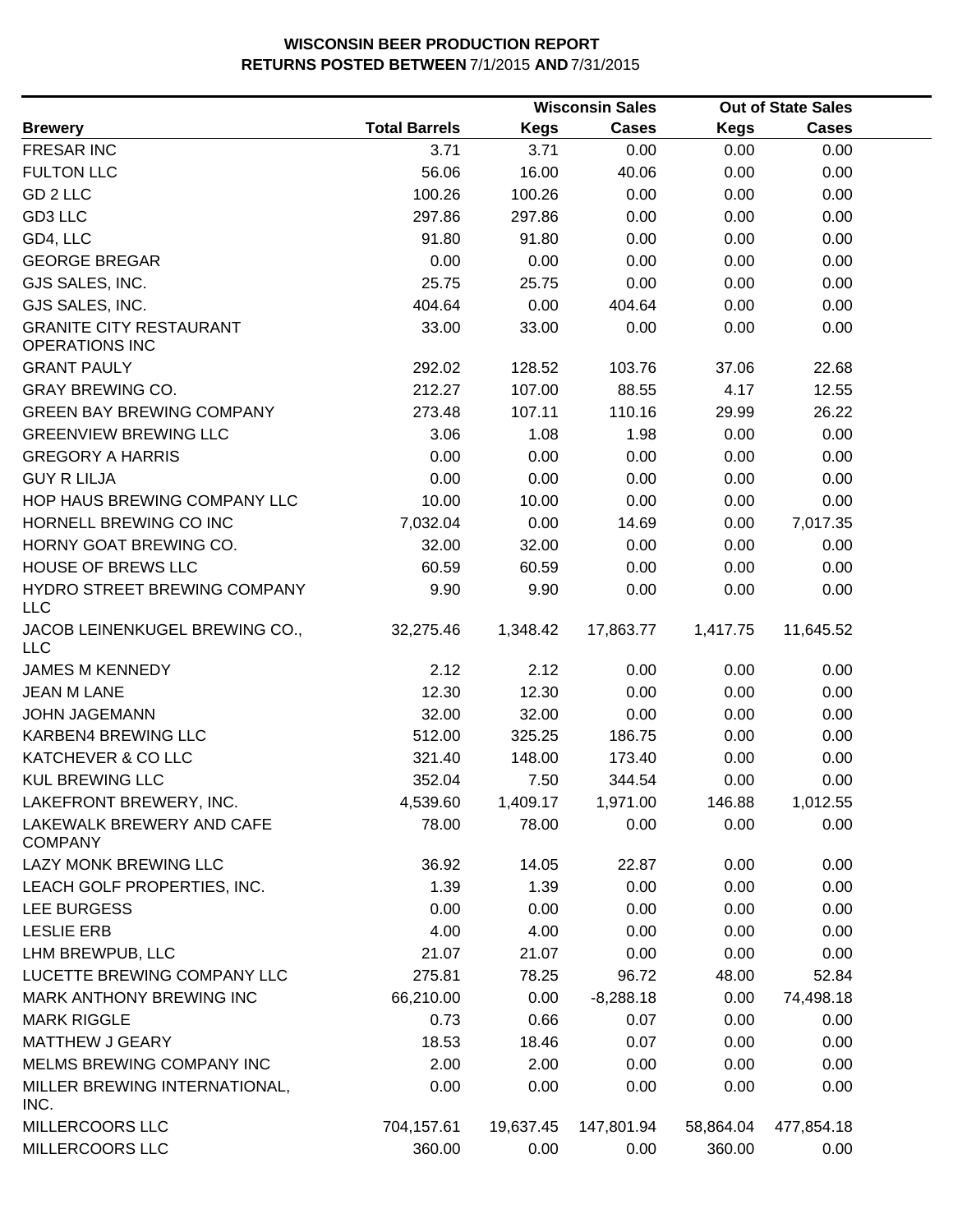|                                            |                      |             | <b>Wisconsin Sales</b> |             | <b>Out of State Sales</b> |  |
|--------------------------------------------|----------------------|-------------|------------------------|-------------|---------------------------|--|
| <b>Brewery</b>                             | <b>Total Barrels</b> | <b>Kegs</b> | <b>Cases</b>           | <b>Kegs</b> | <b>Cases</b>              |  |
| MILWAUKEE BREWING COMPANY                  | 891.80               | 284.00      | 512.00                 | 15.00       | 80.80                     |  |
| MILWAUKEE BREWING COMPANY                  | 71.50                | 71.50       | 0.00                   | 0.00        | 0.00                      |  |
| MILWAUKEE PREMIUM BREWING CO<br><b>LLC</b> | 2,923.57             | 6.00        | 1,897.68               | 24.00       | 995.89                    |  |
| MINOCQUA BREWING CO INC                    | 59.25                | 59.25       | 0.00                   | 0.00        | 0.00                      |  |
| MOBCRAFT BEER LLC                          | 61.29                | 27.97       | 31.98                  | 0.57        | 0.77                      |  |
| MOOSEJAW PIZZA & BREWING CO LLC            | 108.80               | 68.30       | 40.50                  | 0.00        | 0.00                      |  |
| MOUNTAIN CREST SRL LLC                     | 11,759.61            | 210.48      | 1,045.25               | 110.02      | 10,393.86                 |  |
| MUSTANG BREWING COMPANY, LLC               | 0.00                 | 0.00        | 0.00                   | 0.00        | 0.00                      |  |
| NEW GLARUS BREWING COMPANY                 | 20,476.91            | 6,421.50    | 14,055.41              | 0.00        | 0.00                      |  |
| NEW GLARUS BREWING COMPANY                 | 1,329.82             | 167.00      | 1,162.82               | 0.00        | 0.00                      |  |
| NEXT DOOR BREWING LLC                      | 32.34                | 32.34       | 0.00                   | 0.00        | 0.00                      |  |
| NORTHWOODS BREWING CORP LLC                | 72.50                | 72.50       | 0.00                   | 0.00        | 0.00                      |  |
| O'SO BREWING COMPANY                       | 536.57               | 221.02      | 296.65                 | 13.67       | 5.23                      |  |
| <b>OLIPHANT BREWING LLC</b>                | 16.95                | 16.95       | 0.00                   | 0.00        | 0.00                      |  |
| PABST BREWING COMPANY                      | 0.00                 | 0.00        | 0.00                   | 0.00        | 0.00                      |  |
| PABST BREWING COMPANY                      | 0.00                 | 0.00        | 0.00                   | 0.00        | 0.00                      |  |
| PATRICK MC INTOSH                          | 47.30                | 20.17       | 21.42                  | 0.00        | 5.71                      |  |
| PETER H GENTRY                             | 12.00                | 12.00       | 0.00                   | 0.00        | 0.00                      |  |
| PETER PETERSON JR                          | 12.00                | 12.00       | 0.00                   | 0.00        | 0.00                      |  |
| PHUSION PROJECTS LLC                       | 21,823.15            | 0.00        | 568.93                 | 0.00        | 21,254.22                 |  |
| PIGEON RIVER BREWING LLC                   | 10.33                | 10.33       | 0.00                   | 0.00        | 0.00                      |  |
| PITCHFORK BREWING LLC                      | 24.12                | 24.12       | 0.00                   | 0.00        | 0.00                      |  |
| PLYMOUTH BREWING COMPANY LLC               | 13.52                | 13.52       | 0.00                   | 0.00        | 0.00                      |  |
| PORT HURON BREWING COMPANY,<br><b>LLC</b>  | 89.89                | 55.02       | 34.87                  | 0.00        | 0.00                      |  |
| POTOSI BREWING COMPANY                     | 1,026.45             | 358.65      | 588.15                 | 34.85       | 44.80                     |  |
| POTOSI BREWING COMPANY                     | 59.10                | 59.10       | 0.00                   | 0.00        | 0.00                      |  |
| POTOSI BREWING COMPANY                     | 323.50               | 135.60      | 187.90                 | 0.00        | 0.00                      |  |
| RAIL HOUSE PROPERTIES LLC                  | 29.50                | 29.50       | 0.00                   | 0.00        | 0.00                      |  |
| RAISED GRAIN BREWING COMPANY<br><b>LLC</b> | 0.00                 | 0.00        | 0.00                   | 0.00        | 0.00                      |  |
| RANDOLPH OSKEY                             | 11.65                | 11.65       | 0.00                   | 0.00        | 0.00                      |  |
| RANDYS FUN HUNTERS BREWERY INC             | 6.00                 | 6.00        | 0.00                   | 0.00        | 0.00                      |  |
| RED CEDAR BREWING LLC                      | 5.80                 | 5.80        | 0.00                   | 0.00        | 0.00                      |  |
| RED EYE BREWING COMPANY LLC                | 38.25                | 38.25       | 0.00                   | 0.00        | 0.00                      |  |
| REGAL BRAU BREWING COMPANY LLC             | 10,804.39            | 0.00        | 213.44                 | 0.00        | 10,590.95                 |  |
| RHINELANDER BREWING CO LLC                 | 3,531.61             | 7.00        | 467.02                 | 0.00        | 3,057.59                  |  |
| RICHARD JOSEPH                             | 33.50                | 33.50       | 0.00                   | 0.00        | 0.00                      |  |
| ROBERT A LARSON                            | 271.47               | 83.50       | 134.63                 | 20.67       | 32.67                     |  |
| RUSH RIVER BREWING LLC                     | 304.61               | 60.68       | 91.25                  | 70.48       | 82.20                     |  |
| <b>RUSTIC VENTURES LLC</b>                 | 10.23                | 10.23       | 0.00                   | 0.00        | 0.00                      |  |
| SAND CREEK BREWING CO LLC                  | 477.79               | 173.30      | 215.63                 | 23.23       | 65.63                     |  |
| SILVER CREEK BREWING COMPANY               | 25.50                | 25.50       | 0.00                   | 0.00        | 0.00                      |  |
| SLEEMAN BREWING COMPANY USA<br><b>INC</b>  | 24,053.48            | 575.20      | $-1,736.55$            | 4,919.58    | 20,295.25                 |  |
| <b>SLOCUM LLC</b>                          | 81.00                | 81.00       | 0.00                   | 0.00        | 0.00                      |  |